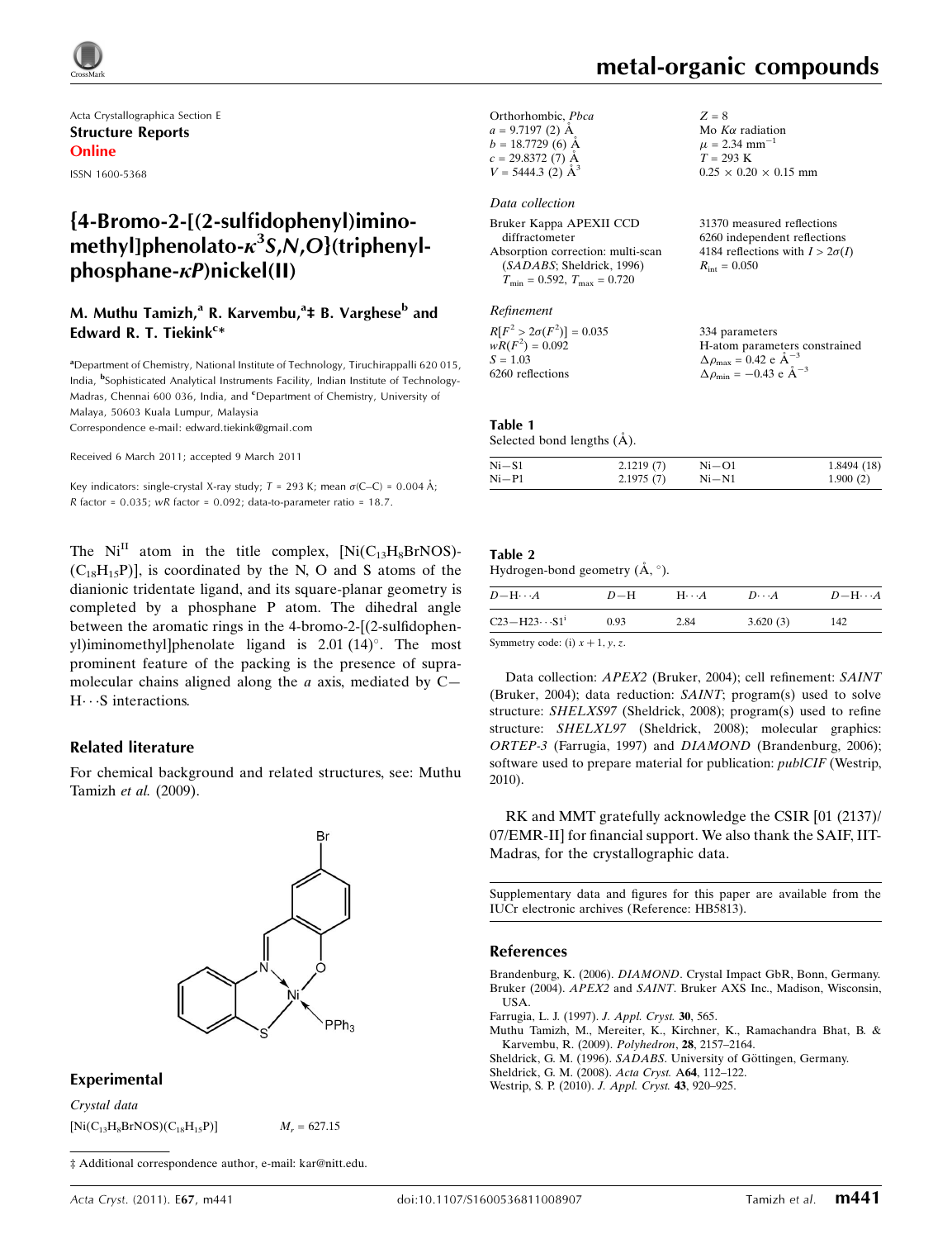# **supporting information**

*Acta Cryst.* (2011). E**67**, m441 [doi:10.1107/S1600536811008907]

# **{4-Bromo-2-[(2-sulfidophenyl)iminomethyl]phenolato-***κ***<sup>3</sup>** *S***,***N***,***O***}(triphenylphosphane-***κP***)nickel(II)**

# **M. Muthu Tamizh, R. Karvembu, B. Varghese and Edward R. T. Tiekink**

# **S1. Comment**

The title complex, (I), was investigated as part of a wider investigation of complexes of interest owing to their relationship to Ni/Fe hydrogenases (Muthu Tamizh *et al.*, 2009). The NiII atom exists within a square planar donor set defined by the *N*,*O*,*S* atoms of the dinegative tridentate ligand, and a P atom derived from the phosphane ligand. The S1, P1, O1 and N1 atoms deviate -0.0535 (7), 0.0556 (8), -0.0609 (8) and 0.0588 (8) Å, from their least-squares plane, respectively (r.m.s. deviation =  $0.0573 \text{ Å}$ ), and the Ni atom lies 0.0548 (9) Å out of the plane. The geometric parameters about the Ni<sup>II</sup> atom, Table 1, match closely those in the parent complex (Muthu Tamizh *et al.*, 2009).

The most prominent interactions in the crystal structure are of the type C—H…S, Table 2. These connect molecules into linear supramolecular chains along the *a* axis, Fig. 2.

# **S2. Experimental**

Complex (I) was prepared from the reaction between  $[NiCl_2(PPh_3)_2]$  and *N*-(2-mercaptophenyl)-4-bromosalicylideneimine in ethanol solution following the literature procedure (Muthu Tamizh *et al.*, 2009). Brown prisms of (I) were obtained by the diffusion of diethyl ether vapour into its dichloromethane solution. Characterization data are as given in Muthu Tamizh *et al.* (2009).

#### **S3. Refinement**

The H-atoms were placed in calculated positions (C—H 0.93 Å) and were included in the refinement in the riding model approximation, with *U*iso(H) set to 1.2*U*equiv(C). A reflection, *i.e*. (2 0 0), was omitted from the final refinement owing to poor agreement.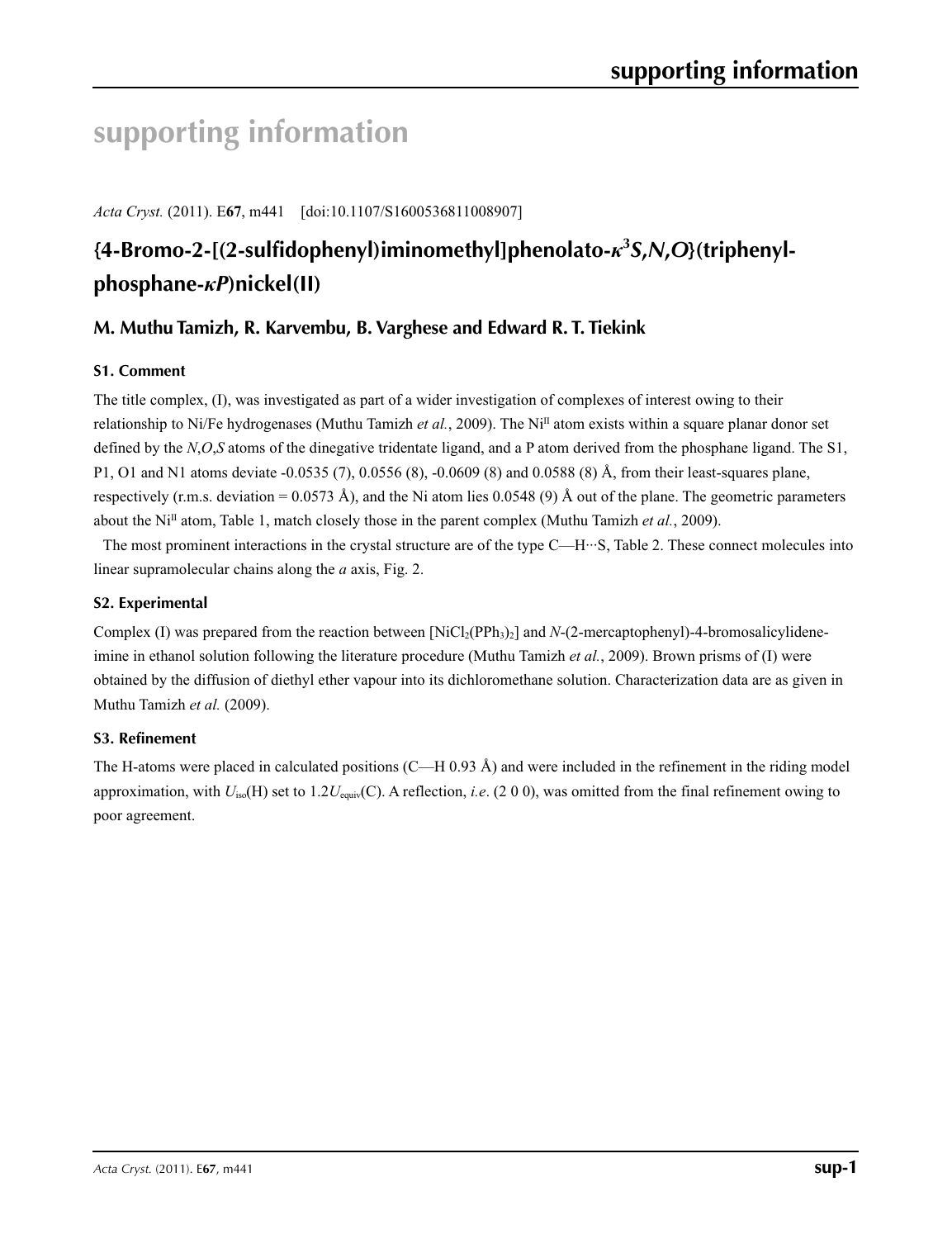

# **Figure 1**

The molecular structure of (I) showing displacement ellipsoids at the 35% probability level.



#### **Figure 2**

Supramolecular chain aligned along the *a* axis in (I) mediated by C—H···S contacts shown as orange dashed lines.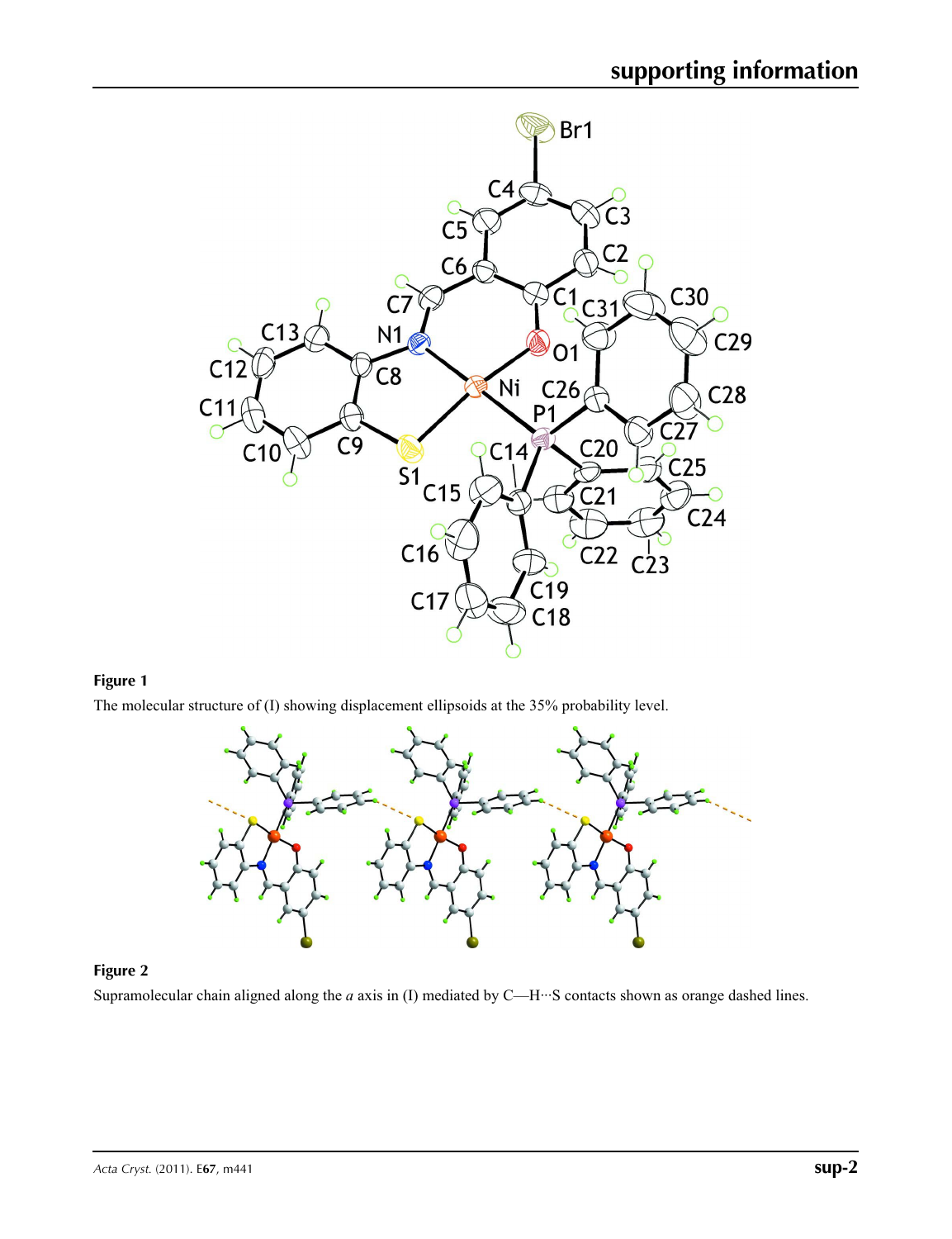# **{4-Bromo-2-[(2-sulfidophenyl)iminomethyl]phenolato-** *κ***<sup>3</sup>** *S***,***N***,***O***}(triphenylphosphane-***κP***)nickel(II)**

 $F(000) = 2544$  $D_x = 1.530$  Mg m<sup>-3</sup>

 $\theta$  = 2.2–25.0°  $\mu$  = 2.34 mm<sup>-1</sup>  $T = 293 \text{ K}$ Prism, brown

 $0.25 \times 0.20 \times 0.15$  mm

Mo *Kα* radiation, *λ* = 0.71073 Å Cell parameters from 5504 reflections

#### *Crystal data*

 $[Ni(C_{13}H_8BrNOS)(C_{18}H_{15}P)]$  $M_r = 627.15$ Orthorhombic, *Pbca* Hall symbol: -P 2ac 2ab  $a = 9.7197(2)$  Å  $b = 18.7729$  (6) Å  $c = 29.8372(7)$  Å  $V = 5444.3$  (2)  $\AA^3$ *Z* = 8

#### *Data collection*

| Bruker Kappa APEXII CCD                  | 31370 measured reflections                                              |
|------------------------------------------|-------------------------------------------------------------------------|
| diffractometer                           | 6260 independent reflections                                            |
| Radiation source: fine-focus sealed tube | 4184 reflections with $I > 2\sigma(I)$                                  |
| Graphite monochromator                   | $R_{\rm int} = 0.050$                                                   |
| $\omega$ and $\varphi$ scans             | $\theta_{\text{max}} = 27.5^{\circ}, \theta_{\text{min}} = 2.3^{\circ}$ |
| Absorption correction: multi-scan        | $h = -12 \rightarrow 12$                                                |
| (SADABS; Sheldrick, 1996)                | $k = -13 \rightarrow 24$                                                |
| $T_{\min}$ = 0.592, $T_{\max}$ = 0.720   | $l = -31 \rightarrow 38$                                                |
|                                          |                                                                         |

#### *Refinement*

| Refinement on $F^2$                             | Secondary atom site location: difference Fourier   |
|-------------------------------------------------|----------------------------------------------------|
| Least-squares matrix: full                      | map                                                |
| $R[F^2 > 2\sigma(F^2)] = 0.035$                 | Hydrogen site location: inferred from              |
| $wR(F^2) = 0.092$                               | neighbouring sites                                 |
| $S = 1.03$                                      | H-atom parameters constrained                      |
| 6260 reflections                                | $w = 1/[\sigma^2(F_0^2) + (0.0435P)^2 + 0.9841P]$  |
| 334 parameters                                  | where $P = (F_o^2 + 2F_c^2)/3$                     |
| 0 restraints                                    | $(\Delta/\sigma)_{\text{max}} = 0.002$             |
| Primary atom site location: structure-invariant | $\Delta\rho_{\text{max}} = 0.42$ e Å <sup>-3</sup> |
| direct methods                                  | $\Delta \rho_{\rm min} = -0.43$ e Å <sup>-3</sup>  |

#### *Special details*

**Geometry**. All s.u.'s (except the s.u. in the dihedral angle between two l.s. planes) are estimated using the full covariance matrix. The cell s.u.'s are taken into account individually in the estimation of s.u.'s in distances, angles and torsion angles; correlations between s.u.'s in cell parameters are only used when they are defined by crystal symmetry. An approximate (isotropic) treatment of cell s.u.'s is used for estimating s.u.'s involving l.s. planes.

**Refinement**. Refinement of  $F^2$  against ALL reflections. The weighted R-factor wR and goodness of fit *S* are based on  $F^2$ , conventional *R*-factors *R* are based on *F*, with *F* set to zero for negative *F*<sup>2</sup>. The threshold expression of  $F^2 > 2\sigma(F^2)$  is used only for calculating *R*-factors(gt) *etc*. and is not relevant to the choice of reflections for refinement. *R*-factors based on *F*<sup>2</sup> are statistically about twice as large as those based on *F*, and *R*- factors based on ALL data will be even larger.

| Fractional atomic coordinates and isotropic or equivalent isotropic displacement parameters $(\hat{A}^2)$ |  |
|-----------------------------------------------------------------------------------------------------------|--|
|-----------------------------------------------------------------------------------------------------------|--|

|                | $\mathcal{X}$ |               | z            | $U_{\rm iso}*/U_{\rm eq}$ |
|----------------|---------------|---------------|--------------|---------------------------|
| Ni             | 0.70528(3)    | 0.093546(17)  | 0.666881(10) | 0.02872(9)                |
| Br1            | 0.89896(5)    | $-0.08458(2)$ | 0.874812(12) | 0.07450(14)               |
| P <sub>1</sub> | 0.79107(6)    | 0.06542(4)    | 0.60108(2)   | 0.02893(15)               |
| S <sub>1</sub> | 0.57705(7)    | 0.17098(4)    | 0.63624(2)   | 0.04198(18)               |
| O <sub>1</sub> | 0.83786(18)   | 0.03231(10)   | 0.68907(6)   | 0.0403(5)                 |
|                |               |               |              |                           |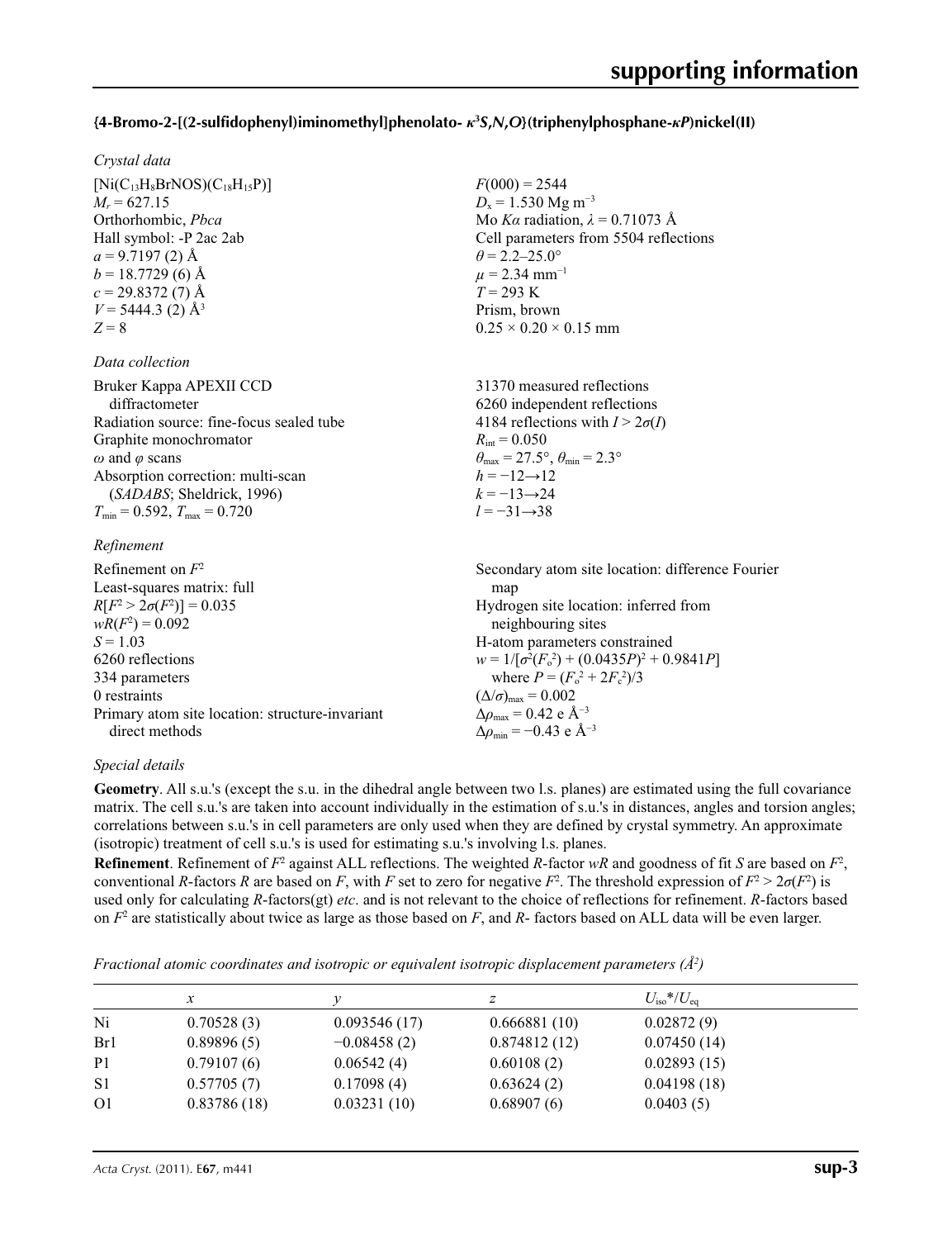| N1              | 0.6293(2) | 0.11848(11)    | 0.72343(7)  | 0.0298(5)  |
|-----------------|-----------|----------------|-------------|------------|
| C1              | 0.8475(3) | 0.00804(14)    | 0.73001(8)  | 0.0337(6)  |
| C <sub>2</sub>  | 0.7685(3) | 0.03472(14)    | 0.76579(8)  | 0.0344(6)  |
| C <sub>3</sub>  | 0.7875(3) | 0.00663(16)    | 0.80893(9)  | 0.0463(7)  |
| H <sub>3</sub>  | 0.7363    | 0.0244         | 0.8327      | $0.056*$   |
| C <sub>4</sub>  | 0.8795(3) | $-0.04598(16)$ | 0.81620(9)  | 0.0465(7)  |
| C <sub>5</sub>  | 0.9575(3) | $-0.07331(16)$ | 0.78142(10) | 0.0466(7)  |
| H <sub>5</sub>  | 1.0204    | $-0.1096$      | 0.7868      | $0.056*$   |
| C6              | 0.9417(3) | $-0.04669(16)$ | 0.73927(9)  | 0.0441(7)  |
| H <sub>6</sub>  | 0.9945    | $-0.0652$      | 0.7161      | $0.053*$   |
| C7              | 0.6686(3) | 0.08912(15)    | 0.76043(9)  | 0.0393(7)  |
| H7              | 0.6266    | 0.1055         | 0.7865      | $0.047*$   |
| C8              | 0.5279(2) | 0.17371(13)    | 0.72504(8)  | 0.0309(6)  |
| C9              | 0.4973(3) | 0.20480(14)    | 0.68419(9)  | 0.0357(6)  |
| C10             | 0.4033(3) | 0.26043(16)    | 0.68227(11) | 0.0488(8)  |
| H10             | 0.3848    |                |             | $0.059*$   |
|                 |           | 0.2825         | 0.6550      |            |
| C11             | 0.3372(3) | 0.28300(17)    | 0.72053(12) | 0.0523(8)  |
| H11             | 0.2738    | 0.3200         | 0.7191      | $0.063*$   |
| C12             | 0.3653(3) | 0.25079(16)    | 0.76073(11) | 0.0491(8)  |
| H12             | 0.3195    | 0.2656         | 0.7865      | $0.059*$   |
| C13             | 0.4604(3) | 0.19692(15)    | 0.76332(10) | 0.0435(7)  |
| H13             | 0.4796    | 0.1759         | 0.7908      | $0.052*$   |
| C14             | 0.7096(3) | 0.10195(14)    | 0.55127(8)  | 0.0320(6)  |
| C15             | 0.5778(3) | 0.07925(18)    | 0.54121(10) | 0.0488(8)  |
| H15             | 0.5358    | 0.0448         | 0.5589      | $0.059*$   |
| C16             | 0.5086(4) | 0.1074(2)      | 0.50515(11) | 0.0619(10) |
| H16             | 0.4202    | 0.0915         | 0.4986      | $0.074*$   |
| C17             | 0.5675(4) | 0.1582(2)      | 0.47883(10) | 0.0582(9)  |
| H17             | 0.5187    | 0.1778         | 0.4550      | $0.070*$   |
| C18             | 0.6985(4) | 0.18015(19)    | 0.48761(10) | 0.0607(9)  |
| H18             | 0.7402    | 0.2139         | 0.4693      | $0.073*$   |
| C19             | 0.7700(3) | 0.15220(16)    | 0.52392(9)  | 0.0456(7)  |
| H19             | 0.8592    | 0.1675         | 0.5298      | $0.055*$   |
| C20             | 0.9652(3) | 0.10013(14)    | 0.59933(8)  | 0.0329(6)  |
| C21             | 0.9851(3) | 0.17007(17)    | 0.61177(9)  | 0.0460(7)  |
| H21             | 0.9106    | 0.1974         | 0.6212      | $0.055*$   |
| C22             | 1.1149(3) | 0.1999(2)      | 0.61037(11) | 0.0600(9)  |
| H22             | 1.1273    | 0.2474         | 0.6184      | $0.072*$   |
| C <sub>23</sub> | 1.2250(3) | 0.1599(2)      | 0.59722(11) | 0.0605(10) |
| H23             | 1.3123    | 0.1801         | 0.5962      | $0.073*$   |
| C <sub>24</sub> | 1.2070(3) | 0.0902(2)      | 0.58564(11) | 0.0566(9)  |
| H <sub>24</sub> | 1.2824    | 0.0630         | 0.5768      | $0.068*$   |
| C <sub>25</sub> | 1.0773(3) | 0.05948(17)    | 0.58688(9)  | 0.0429(7)  |
| H25             | 1.0659    | 0.0118         | 0.5794      | $0.052*$   |
| C <sub>26</sub> | 0.8064(2) | $-0.02845(14)$ | 0.58757(9)  | 0.0333(6)  |
| C27             | 0.8427(3) | $-0.04952(16)$ | 0.54450(9)  | 0.0444(7)  |
| H27             | 0.8529    | $-0.0155$      | 0.5221      | $0.053*$   |
| C28             | 0.8637(3) | $-0.12050(18)$ | 0.53468(11) | 0.0544(8)  |
|                 |           |                |             |            |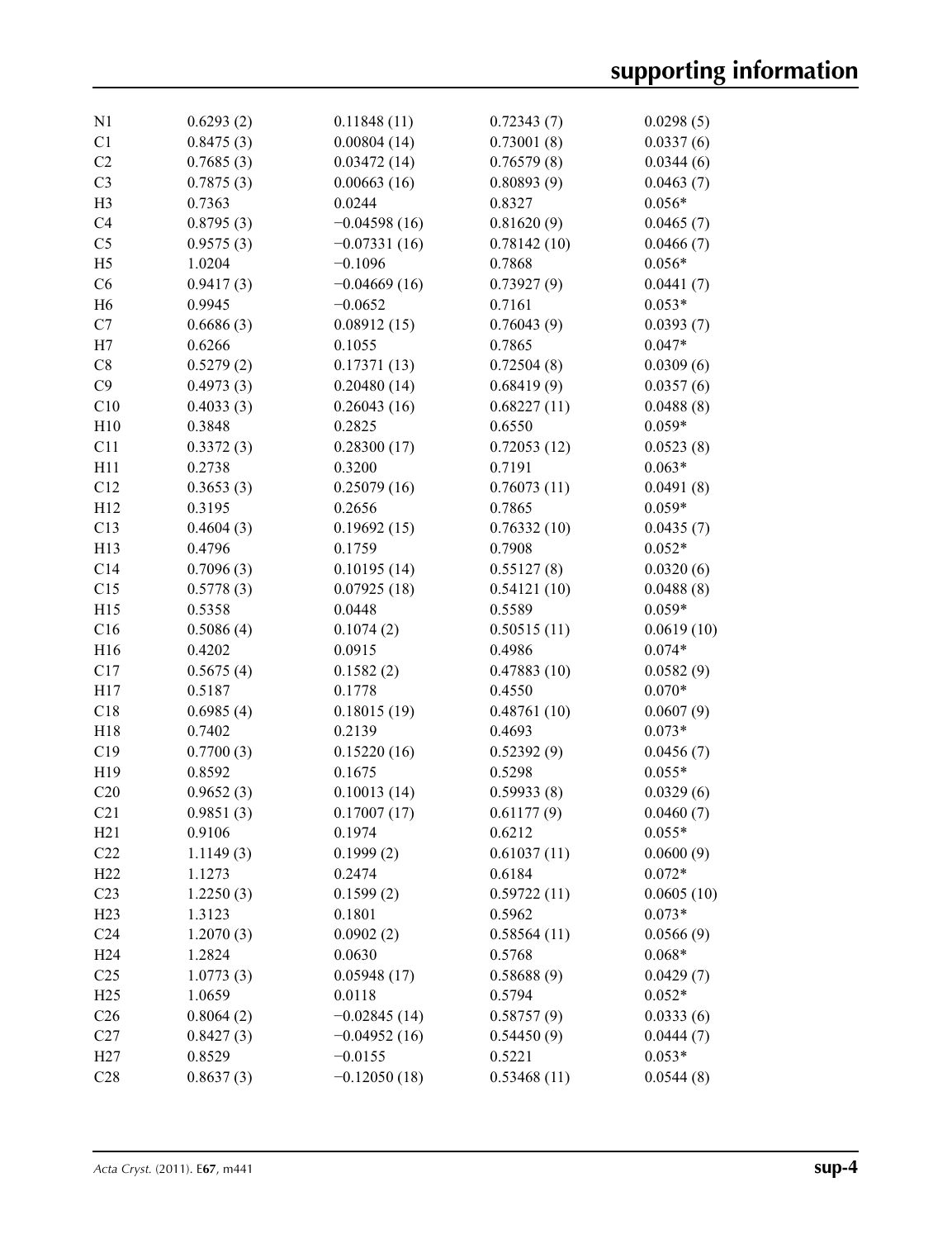| H <sub>28</sub> | 0.8893    | $-0.1342$      | 0.5059      | $0.065*$   |
|-----------------|-----------|----------------|-------------|------------|
| C <sub>29</sub> | 0.8465(4) | $-0.17076(19)$ | 0.56755(12) | 0.0638(9)  |
| H <sub>29</sub> | 0.8622    | $-0.2186$      | 0.5612      | $0.077*$   |
| C30             | 0.8064(4) | $-0.15059(18)$ | 0.60965(12) | 0.0675(10) |
| H <sub>30</sub> | 0.7932    | $-0.1851$      | 0.6316      | $0.081*$   |
| C <sub>31</sub> | 0.7852(3) | $-0.07989(16)$ | 0.61992(10) | 0.0500(8)  |
| H31             | 0.7567    | $-0.0669$      | 0.6485      | $0.060*$   |

*Atomic displacement parameters (Å2 )*

|                 | $U^{11}$    | $U^{22}$    | $U^{33}$    | $U^{12}$      | $U^{13}$       | $U^{23}$      |
|-----------------|-------------|-------------|-------------|---------------|----------------|---------------|
| Ni              | 0.03059(18) | 0.03009(19) | 0.02548(16) | 0.00211(14)   | 0.00219(13)    | 0.00157(13)   |
| Br1             | 0.1097(3)   | 0.0692(3)   | 0.0446(2)   | 0.0162(2)     | $-0.01411(19)$ | 0.02072(17)   |
| P1              | 0.0301(3)   | 0.0312(4)   | 0.0255(3)   | 0.0001(3)     | 0.0013(3)      | 0.0021(3)     |
| S1              | 0.0511(4)   | 0.0426(4)   | 0.0323(3)   | 0.0150(3)     | $-0.0035(3)$   | 0.0012(3)     |
| O <sub>1</sub>  | 0.0441(11)  | 0.0478(12)  | 0.0289(10)  | 0.0149(9)     | 0.0042(8)      | 0.0023(9)     |
| N1              | 0.0296(11)  | 0.0289(12)  | 0.0309(11)  | $-0.0015(9)$  | 0.0043(9)      | 0.0000(9)     |
| C1              | 0.0369(15)  | 0.0320(15)  | 0.0323(14)  | $-0.0011(12)$ | $-0.0036(11)$  | $-0.0001(11)$ |
| C2              | 0.0415(15)  | 0.0318(15)  | 0.0300(13)  | 0.0036(12)    | $-0.0003(11)$  | 0.0014(11)    |
| C <sub>3</sub>  | 0.0606(19)  | 0.0489(19)  | 0.0295(14)  | 0.0086(16)    | 0.0009(13)     | 0.0012(13)    |
| C4              | 0.0621(19)  | 0.0423(18)  | 0.0351(15)  | $-0.0011(15)$ | $-0.0110(14)$  | 0.0101(13)    |
| C <sub>5</sub>  | 0.0507(18)  | 0.0383(18)  | 0.0508(18)  | 0.0080(14)    | $-0.0128(14)$  | 0.0050(14)    |
| C6              | 0.0450(17)  | 0.0453(18)  | 0.0421(16)  | 0.0120(14)    | 0.0007(13)     | 0.0014(13)    |
| C7              | 0.0464(17)  | 0.0430(17)  | 0.0285(14)  | 0.0029(13)    | 0.0079(12)     | $-0.0016(12)$ |
| $\mbox{C}8$     | 0.0274(13)  | 0.0264(14)  | 0.0389(14)  | 0.0000(11)    | 0.0035(11)     | $-0.0038(11)$ |
| C9              | 0.0341(14)  | 0.0324(15)  | 0.0407(15)  | 0.0030(12)    | $-0.0017(12)$  | $-0.0062(12)$ |
| C10             | 0.0487(18)  | 0.0434(19)  | 0.0544(18)  | 0.0142(15)    | $-0.0116(14)$  | $-0.0030(15)$ |
| C11             | 0.0397(17)  | 0.0408(19)  | 0.076(2)    | 0.0116(14)    | $-0.0040(16)$  | $-0.0111(17)$ |
| C12             | 0.0431(17)  | 0.0450(19)  | 0.059(2)    | 0.0051(15)    | 0.0163(14)     | $-0.0118(16)$ |
| C13             | 0.0432(17)  | 0.0424(18)  | 0.0448(16)  | 0.0031(14)    | 0.0110(13)     | $-0.0004(13)$ |
| C14             | 0.0357(14)  | 0.0366(15)  | 0.0235(12)  | 0.0051(12)    | 0.0001(10)     | $-0.0026(10)$ |
| C15             | 0.0418(17)  | 0.063(2)    | 0.0418(16)  | $-0.0044(15)$ | $-0.0043(13)$  | 0.0031(15)    |
| C16             | 0.0436(18)  | 0.096(3)    | 0.0466(19)  | 0.0106(18)    | $-0.0128(15)$  | $-0.0068(19)$ |
| C17             | 0.072(2)    | 0.075(3)    | 0.0278(15)  | 0.028(2)      | $-0.0132(15)$  | $-0.0050(16)$ |
| C18             | 0.084(3)    | 0.061(2)    | 0.0368(17)  | 0.006(2)      | $-0.0048(16)$  | 0.0128(15)    |
| C19             | 0.0537(18)  | 0.049(2)    | 0.0337(15)  | $-0.0011(15)$ | $-0.0042(13)$  | 0.0062(13)    |
| C20             | 0.0323(14)  | 0.0420(17)  | 0.0244(12)  | $-0.0034(12)$ | $-0.0006(10)$  | 0.0085(11)    |
| C21             | 0.0437(17)  | 0.0475(19)  | 0.0469(17)  | $-0.0077(15)$ | $-0.0032(13)$  | 0.0015(14)    |
| C22             | 0.059(2)    | 0.059(2)    | 0.062(2)    | $-0.0223(18)$ | $-0.0125(17)$  | 0.0061(17)    |
| C <sub>23</sub> | 0.0377(19)  | 0.087(3)    | 0.057(2)    | $-0.0201(19)$ | $-0.0117(15)$  | 0.0171(19)    |
| C <sub>24</sub> | 0.0297(16)  | 0.087(3)    | 0.0533(19)  | 0.0026(17)    | 0.0003(13)     | 0.0175(18)    |
| C <sub>25</sub> | 0.0379(16)  | 0.0512(19)  | 0.0397(16)  | 0.0019(14)    | 0.0009(12)     | 0.0086(14)    |
| C <sub>26</sub> | 0.0319(14)  | 0.0318(15)  | 0.0363(14)  | 0.0014(11)    | $-0.0003(11)$  | $-0.0012(11)$ |
| C27             | 0.0550(18)  | 0.0418(19)  | 0.0363(15)  | 0.0096(14)    | $-0.0010(13)$  | $-0.0039(13)$ |
| C28             | 0.070(2)    | 0.053(2)    | 0.0401(16)  | 0.0139(17)    | $-0.0052(15)$  | $-0.0130(16)$ |
| C29             | 0.091(3)    | 0.0376(19)  | 0.063(2)    | 0.0076(19)    | $-0.013(2)$    | $-0.0117(17)$ |
| C30             | 0.109(3)    | 0.0338(19)  | 0.060(2)    | $-0.0059(19)$ | 0.001(2)       | 0.0049(16)    |
| C31             | 0.070(2)    | 0.0369(18)  | 0.0434(17)  | $-0.0061(16)$ | 0.0073(15)     | $-0.0029(13)$ |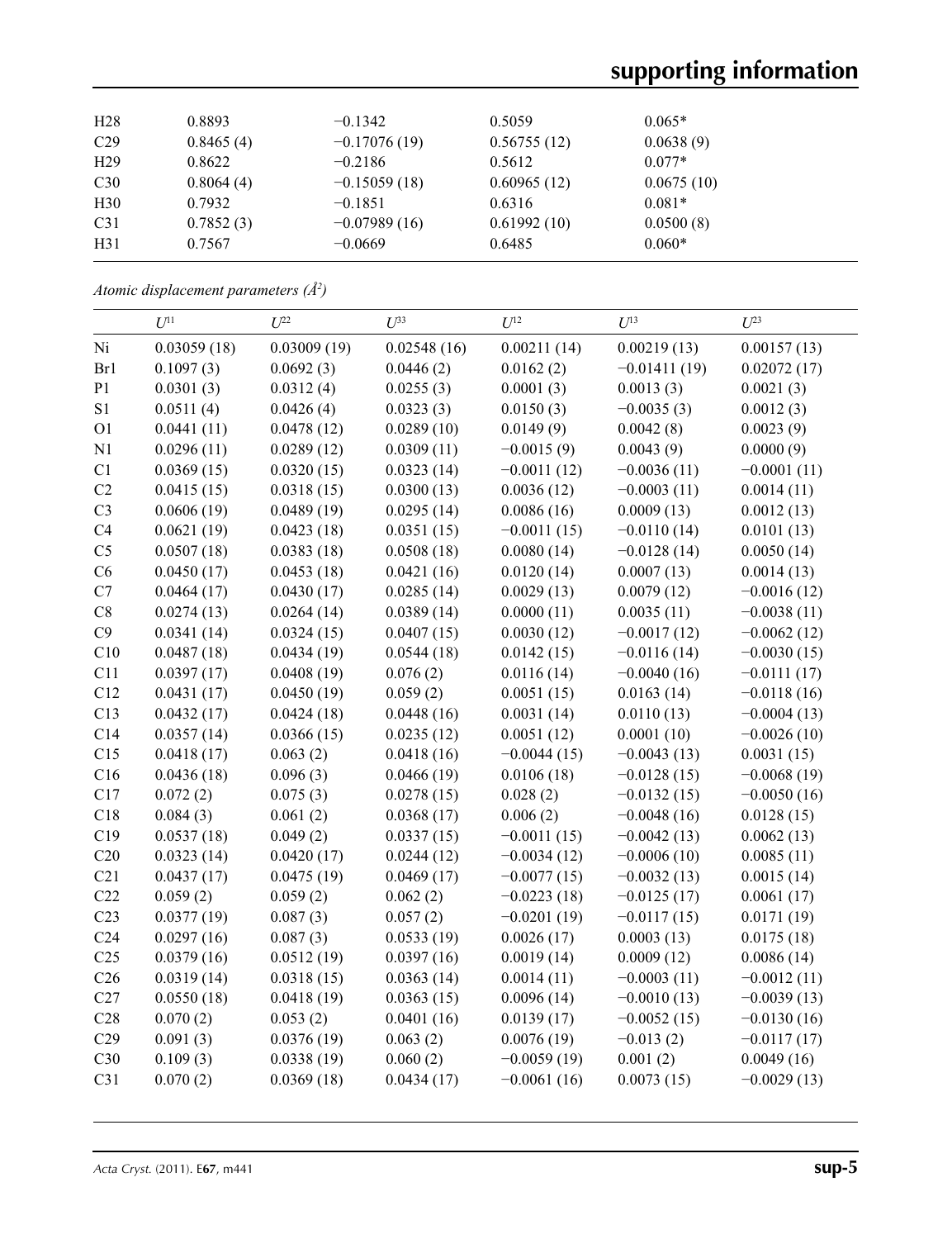*Geometric parameters (Å, º)*

| $Ni- S1$         | 2.1219(7)  | $C14 - C19$       | 1.378(4) |
|------------------|------------|-------------------|----------|
| Ni–P1            | 2.1975(7)  | $C14 - C15$       | 1.383(4) |
| $Ni$ -O1         | 1.8494(18) | $C15 - C16$       | 1.374(4) |
| Ni—N1            | 1.900(2)   | $C15 - H15$       | 0.9300   |
| $Br1-C4$         | 1.902(3)   | $C16 - C17$       | 1.362(5) |
| $P1 - C26$       | 1.814(3)   | $C16 - H16$       | 0.9300   |
| $P1 - C20$       | 1.815(3)   | $C17 - C18$       | 1.364(4) |
| $P1 - C14$       | 1.818(2)   | $C17 - H17$       | 0.9300   |
| $S1 - C9$        | 1.747(3)   | $C18 - C19$       | 1.390(4) |
| $O1 - C1$        | 1.307(3)   | $C18 - H18$       | 0.9300   |
| $N1 - C7$        | 1.292(3)   | $C19 - H19$       | 0.9300   |
| $N1 - C8$        | 1.431(3)   | $C20 - C21$       | 1.378(4) |
| $C1-C6$          | 1.404(4)   | $C20-C25$         | 1.381(4) |
| $C1-C2$          | 1.407(3)   | $C21 - C22$       | 1.381(4) |
| $C2-C3$          | 1.403(4)   | $C21 - H21$       | 0.9300   |
| $C2-C7$          | 1.418(4)   | $C22-C23$         | 1.365(5) |
| $C3-C4$          | 1.350(4)   | $C22-H22$         | 0.9300   |
| $C3-H3$          | 0.9300     | $C23-C24$         | 1.365(5) |
| $C4 - C5$        | 1.384(4)   | $C23 - H23$       | 0.9300   |
| $C5-C6$          | 1.362(4)   | $C24 - C25$       | 1.387(4) |
| $C5 - H5$        | 0.9300     | $C24 - H24$       | 0.9300   |
| $C6 - H6$        | 0.9300     | $C25 - H25$       | 0.9300   |
| $C7 - H7$        | 0.9300     | $C26-C31$         | 1.381(4) |
| $C8-C9$          | 1.384(4)   | $C26-C27$         | 1.390(4) |
| $C8 - C13$       | 1.388(3)   | $C27-C28$         | 1.379(4) |
| $C9 - C10$       | 1.389(4)   | $C27 - H27$       | 0.9300   |
| $C10 - C11$      | 1.376(4)   | $C28 - C29$       | 1.371(5) |
| $C10 - H10$      | 0.9300     | $C28 - H28$       | 0.9300   |
| $C11 - C12$      | 1.371(4)   | $C29 - C30$       | 1.369(5) |
| $C11 - H11$      | 0.9300     | $C29 - H29$       | 0.9300   |
| $C12 - C13$      | 1.372(4)   | $C30-C31$         | 1.377(4) |
| $C12 - H12$      | 0.9300     | C30-H30           | 0.9300   |
| $C13 - H13$      | 0.9300     | $C31 - H31$       | 0.9300   |
| $O1 - Ni - N1$   | 96.09(8)   | $C8 - C13 - H13$  | 119.9    |
| $O1 - Ni - S1$   | 171.63(6)  | $C19 - C14 - C15$ | 118.5(3) |
| $N1 - N1 - S1$   | 89.17(7)   | $C19 - C14 - P1$  | 123.8(2) |
| $O1 - Ni - P1$   | 84.61 (6)  | $C15 - C14 - P1$  | 117.7(2) |
| $N1 - N1 - P1$   | 179.29(7)  | $C16-C15-C14$     | 120.3(3) |
| $S1 - Ni - P1$   | 90.14(3)   | $C16-C15-H15$     | 119.8    |
| $C26 - P1 - C20$ | 105.42(12) | $C14 - C15 - H15$ | 119.8    |
| $C26 - P1 - C14$ | 102.74(12) | $C17-C16-C15$     | 121.0(3) |
| $C20-P1-C14$     | 104.33(12) | $C17 - C16 - H16$ | 119.5    |
| $C26 - P1 - Ni$  | 117.59(9)  | $C15 - C16 - H16$ | 119.5    |
| $C20 - P1 - Ni$  | 107.06(9)  | $C16-C17-C18$     | 119.6(3) |
| $C14-P1-Ni$      | 118.32(8)  | C16-C17-H17       | 120.2    |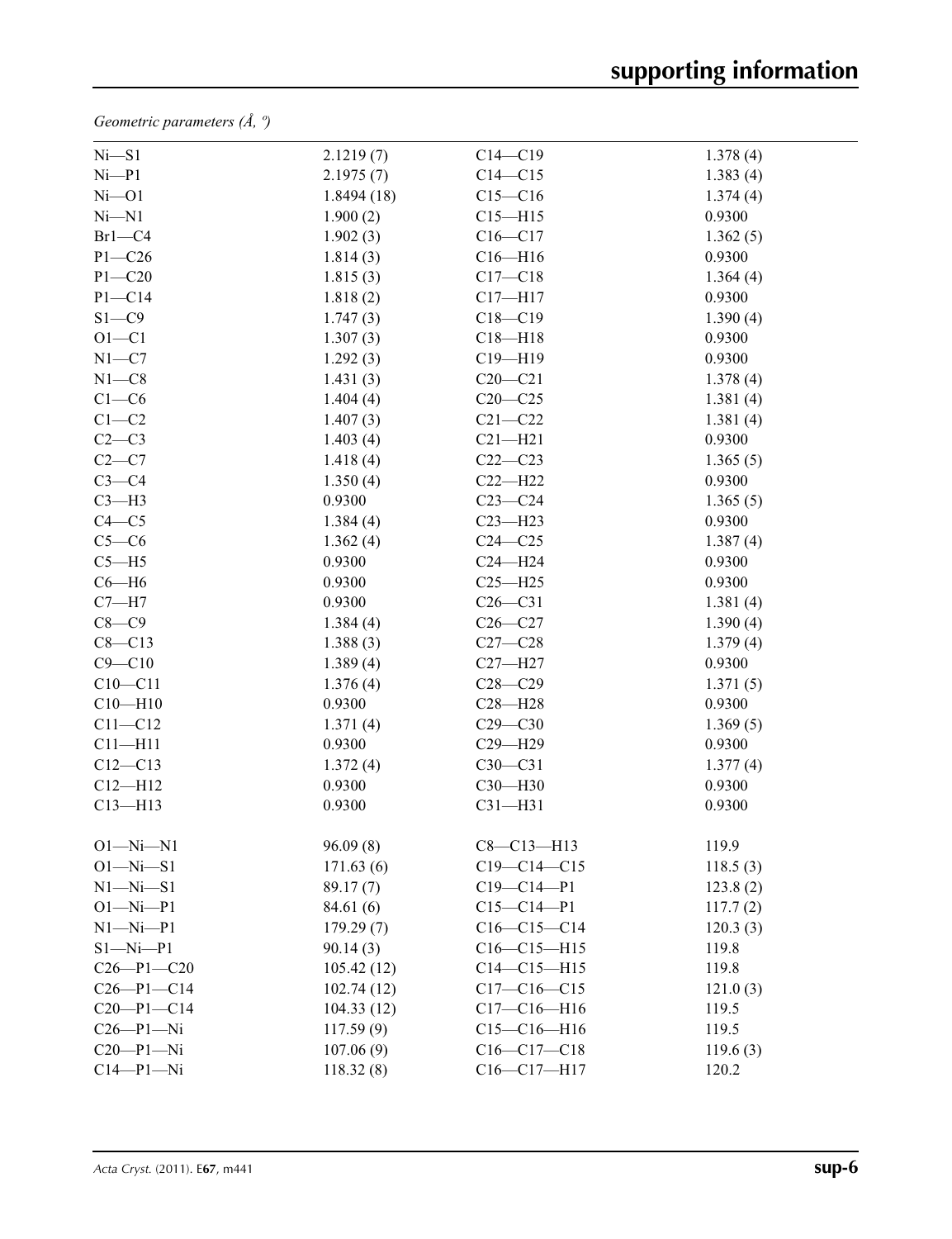| $C9 - S1 - Ni$       | 99.01 (9)    | $C18-C17-H17$          | 120.2     |
|----------------------|--------------|------------------------|-----------|
| $C1 - 01 - Ni$       | 126.94(16)   | $C17 - C18 - C19$      | 120.1(3)  |
| $C7 - N1 - C8$       | 118.9(2)     | $C17 - C18 - H18$      | 119.9     |
| $C7 - N1 - Ni$       | 122.61(18)   | $C19 - C18 - H18$      | 119.9     |
| $C8 - N1 - Ni$       | 118.41(16)   | $C14 - C19 - C18$      | 120.5(3)  |
| $O1 - C1 - C6$       | 119.1(2)     | $C14 - C19 - H19$      | 119.8     |
| $O1 - C1 - C2$       | 123.1(2)     | $C18-C19-H19$          | 119.8     |
| $C6-C1-C2$           | 117.8(2)     | $C21 - C20 - C25$      | 119.2(3)  |
| $C3-C2-C1$           | 119.4(2)     | $C21 - C20 - P1$       | 117.7(2)  |
| $C3-C2-C7$           | 117.7(2)     | $C25-C20-P1$           | 123.0(2)  |
| $C1-C2-C7$           | 123.0(2)     | $C20 - C21 - C22$      | 120.4(3)  |
| $C4-C3-C2$           | 120.7(3)     | $C20 - C21 - H21$      | 119.8     |
| $C4-C3-H3$           | 119.7        | $C22-C21-H21$          | 119.8     |
| $C2-C3-H3$           | 119.7        | $C23-C22-C21$          | 120.1(3)  |
| $C3-C4-C5$           | 120.9(3)     | $C23 - C22 - H22$      | 120.0     |
| $C3-C4-Br1$          | 119.5(2)     | $C21 - C22 - H22$      | 120.0     |
| $C5-C4-Br1$          | 119.6(2)     | $C22-C23-C24$          | 120.0(3)  |
| $C6-C5-C4$           | 119.6(3)     | $C22-C23-H23$          | 120.0     |
| $C6-C5-H5$           | 120.2        | $C24 - C23 - H23$      | 120.0     |
|                      | 120.2        |                        |           |
| $C4-C5-H5$           |              | $C23-C24-C25$          | 120.5(3)  |
| $C5-C6-C1$           | 121.6(3)     | $C23 - C24 - H24$      | 119.7     |
| $C5-C6-H6$           | 119.2        | $C25-C24-H24$          | 119.7     |
| $C1-C6-H6$           | 119.2        | $C20-C25-C24$          | 119.7(3)  |
| $N1 - C7 - C2$       | 127.3(2)     | $C20-C25-H25$          | 120.2     |
| $N1-C7-H7$           | 116.4        | $C24 - C25 - H25$      | 120.2     |
| $C2-C7-H7$           | 116.4        | $C31 - C26 - C27$      | 119.0(3)  |
| $C9 - C8 - C13$      | 119.4(2)     | $C31 - C26 - P1$       | 120.8(2)  |
| $C9 - C8 - N1$       | 115.1(2)     | $C27-C26-P1$           | 120.2(2)  |
| $C13 - C8 - N1$      | 125.5(2)     | $C28-C27-C26$          | 120.6(3)  |
| $C8 - C9 - C10$      | 119.7(2)     | C28-C27-H27            | 119.7     |
| $C8 - C9 - S1$       | 118.2(2)     | C26-C27-H27            | 119.7     |
| $C10-C9-S1$          | 122.1(2)     | $C29 - C28 - C27$      | 119.7(3)  |
| $C11 - C10 - C9$     | 120.3(3)     | C29-C28-H28            | 120.2     |
| $C11 - C10 - H10$    | 119.9        | C27-C28-H28            | 120.2     |
| $C9 - C10 - H10$     | 119.9        | C30-C29-C28            | 120.0(3)  |
| $C12 - C11 - C10$    | 119.8(3)     | C30-C29-H29            | 120.0     |
| $C12 - C11 - H11$    | 120.1        | C28-C29-H29            | 120.0     |
| $C10 - C11 - H11$    | 120.1        | $C29 - C30 - C31$      | 120.9(3)  |
| $C11 - C12 - C13$    | 120.6(3)     | C29-C30-H30            | 119.6     |
| $C11 - C12 - H12$    | 119.7        | C31-C30-H30            | 119.6     |
| $C13 - C12 - H12$    | 119.7        | $C30-C31-C26$          | 119.7(3)  |
| $C12 - C13 - C8$     | 120.3(3)     | C30-C31-H31            | 120.1     |
| $C12-C13-H13$        | 119.9        | $C26 - C31 - H31$      | 120.1     |
|                      |              |                        |           |
| $O1 - Ni - P1 - C26$ | 52.43(11)    | $C8 - C9 - C10 - C11$  | $-2.2(4)$ |
| $N1 - N1 - P1 - C26$ | $-120(6)$    | $S1 - C9 - C10 - C11$  | 176.5(2)  |
| $S1 - Ni - P1 - C26$ | $-134.10(9)$ | $C9 - C10 - C11 - C12$ | 0.5(5)    |
| $O1 - Ni - P1 - C20$ | $-65.88(11)$ | $C10-C11-C12-C13$      | 1.1(5)    |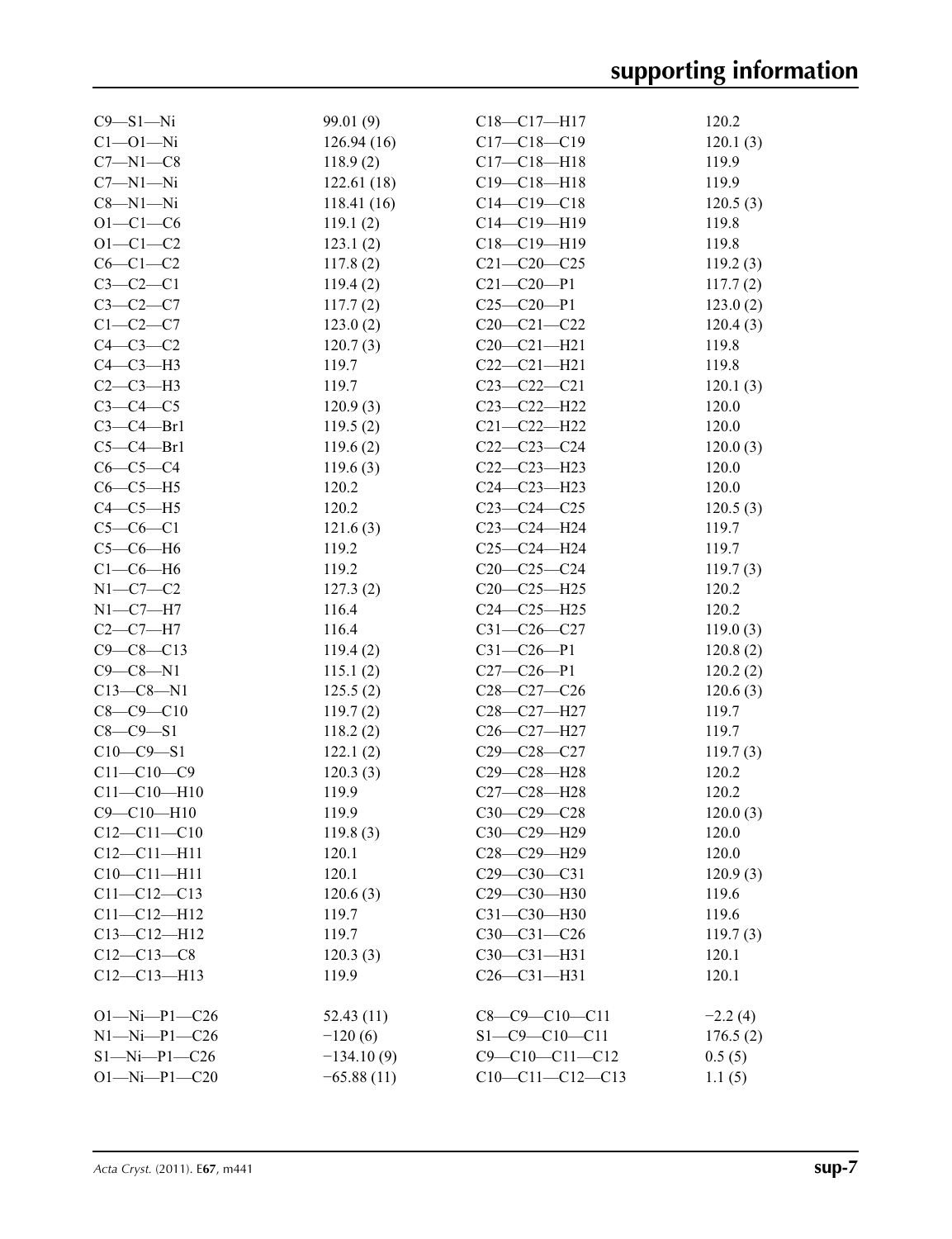| $N1 - N1 - P1 - C20$ | 122(6)       | $C11 - C12 - C13 - C8$  | $-0.9(5)$   |
|----------------------|--------------|-------------------------|-------------|
| $S1 - Ni - P1 - C20$ | 107.59(9)    | $C9 - C8 - C13 - C12$   | $-0.8(4)$   |
| $O1 - Ni - P1 - C14$ | 176.78(12)   | $N1-C8-C13-C12$         | 179.7(3)    |
| $N1 - Ni - P1 - C14$ | 5(6)         | $C26-P1-C14-C19$        | $-117.6(2)$ |
| $S1 - Ni - P1 - C14$ | $-9.76(10)$  | $C20-P1-C14-C19$        | $-7.8(3)$   |
| $O1 - Ni - S1 - C9$  | $-127.2(4)$  | $Ni-P1-C14-C19$         | 111.0(2)    |
| $N1 - N1 - S1 - C9$  | 1.92(11)     | $C26-P1-C14-C15$        | 64.3(2)     |
| $P1 - Ni - S1 - C9$  | $-178.25(9)$ | $C20-P1-C14-C15$        | 174.2(2)    |
| $N1 - Ni - 01 - C1$  | 11.1(2)      | $Ni-P1-C14-C15$         | $-67.1(2)$  |
| $S1 - Ni - O1 - C1$  | 139.8(4)     | $C19-C14-C15-C16$       | $-1.1(4)$   |
| $P1 - Ni - O1 - C1$  | $-168.8(2)$  | $P1 - C14 - C15 - C16$  | 177.0(3)    |
| $O1 - Ni - N1 - C7$  | $-5.1(2)$    | $C14-C15-C16-C17$       | $-0.4(5)$   |
| $S1 - Ni - N1 - C7$  | $-178.6(2)$  | $C15-C16-C17-C18$       | 1.8(5)      |
| $P1 - Ni - N1 - C7$  | 167(25)      | $C16-C17-C18-C19$       | $-1.7(5)$   |
| $O1 - Ni - N1 - C8$  | 172.73(18)   | $C15-C14-C19-C18$       | 1.2(4)      |
| $S1 - Ni - N1 - C8$  | $-0.74(17)$  | $P1 - C14 - C19 - C18$  | $-176.9(2)$ |
| $P1 - Ni - N1 - C8$  | $-15(6)$     | $C17-C18-C19-C14$       | 0.3(5)      |
| $Ni$ -01-C1-C6       | 170.00(19)   | $C26 - P1 - C20 - C21$  | $-175.2(2)$ |
| $Ni$ -Ol-Cl-C2       | $-10.7(4)$   | $C14-P1-C20-C21$        | 77.0(2)     |
| $O1 - C1 - C2 - C3$  | $-178.6(3)$  | $Ni-P1-C20-C21$         | $-49.2(2)$  |
| $C6-C1-C2-C3$        | 0.7(4)       | $C26 - P1 - C20 - C25$  | 3.8(2)      |
| $O1 - C1 - C2 - C7$  | 1.7(4)       | $C14-P1-C20-C25$        | $-104.0(2)$ |
| $C6 - C1 - C2 - C7$  | $-179.0(3)$  | $Ni-P1-C20-C25$         | 129.8(2)    |
| $C1 - C2 - C3 - C4$  | $-0.7(4)$    | $C25-C20-C21-C22$       | 2.2(4)      |
| $C7 - C2 - C3 - C4$  | 179.0(3)     | $P1 - C20 - C21 - C22$  | $-178.8(2)$ |
| $C2-C3-C4-C5$        | 0.2(5)       | $C20-C21-C22-C23$       | $-0.9(5)$   |
| $C2-C3-C4-Br1$       | $-178.3(2)$  | $C21 - C22 - C23 - C24$ | $-0.3(5)$   |
| $C3 - C4 - C5 - C6$  | 0.2(5)       | $C22-C23-C24-C25$       | 0.3(5)      |
| $Br1-C4-C5-C6$       | 178.7(2)     | $C21 - C20 - C25 - C24$ | $-2.1(4)$   |
| $C4 - C5 - C6 - C1$  | $-0.1(5)$    | P1-C20-C25-C24          | 178.9(2)    |
| $O1 - C1 - C6 - C5$  | 179.0(3)     | $C23-C24-C25-C20$       | 0.9(4)      |
| $C2-C1-C6-C5$        | $-0.3(4)$    | $C20-P1-C26-C31$        | 109.3(2)    |
| $C8 - N1 - C7 - C2$  | $-179.0(3)$  | $C14-P1-C26-C31$        | $-141.7(2)$ |
| Ni–N1–C7–C2          | $-1.2(4)$    | $Ni-P1-C26-C31$         | $-9.8(3)$   |
| $C3 - C2 - C7 - N1$  | $-175.1(3)$  | $C20-P1-C26-C27$        | $-69.3(2)$  |
| $C1-C2-C7-N1$        | 4.5(5)       | $C14-P1-C26-C27$        | 39.7(2)     |
| $C7 - N1 - C8 - C9$  | 176.7(2)     | $Ni-P1-C26-C27$         | 171.56 (19) |
| Ni—N1—C8—C9          | $-1.2(3)$    | $C31-C26-C27-C28$       | $-3.0(4)$   |
| $C7 - N1 - C8 - C13$ | $-3.7(4)$    | $P1 - C26 - C27 - C28$  | 175.6(2)    |
| $Ni-M1-C8-C13$       | 178.4(2)     | $C26-C27-C28-C29$       | 1.0(5)      |
| $C13-C8-C9-C10$      | 2.3(4)       | $C27-C28-C29-C30$       | 1.2(5)      |
| $N1-C8-C9-C10$       | $-178.1(2)$  | $C28-C29-C30-C31$       | $-1.2(6)$   |
| $C13-C8-C9-S1$       | $-176.5(2)$  | $C29-C30-C31-C26$       | $-0.9(5)$   |
| $N1 - C8 - C9 - S1$  | 3.2(3)       | $C27-C26-C31-C30$       | 3.0(5)      |
| Ni–S1–C9–C8          | $-3.3(2)$    | $P1 - C26 - C31 - C30$  | $-175.6(3)$ |
| Ni–S1–C9–C10         | 178.0(2)     |                         |             |